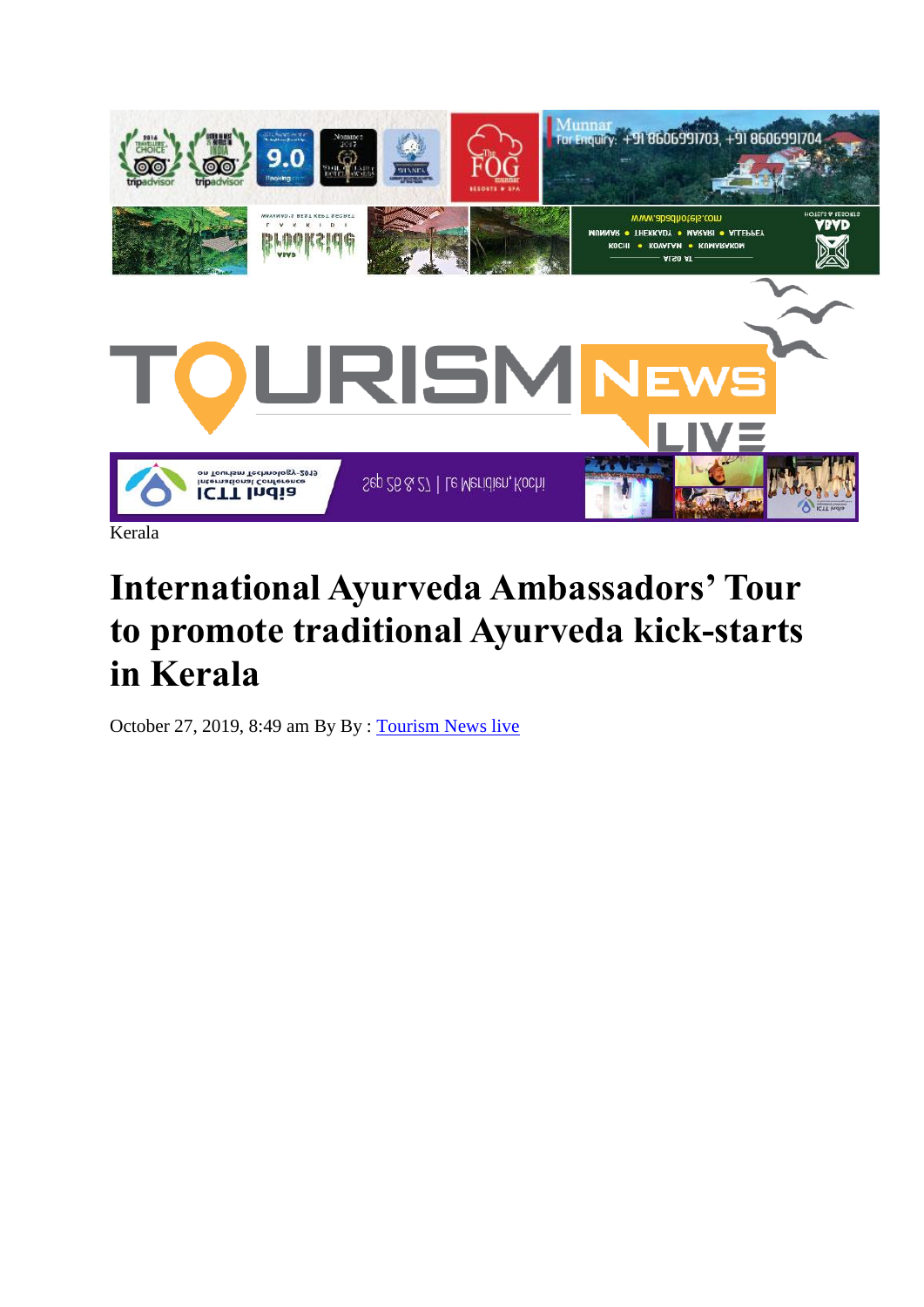

Ayurveda Promotion Society (APS), in association with Kerala Tourism and India Tourism, has launched maiden International Ayurveda Ambassadors' Tour and B2B Meet on October 25, Dhanwanthari Day. The 45 Ambassadors comprising International Ayurveda operators, agents, bloggers and media personnel from 30 countries around the world, will stay in Kerala for 12 days and discover the possibilities for Ayurveda tourism and discuss the unique health culture and Ayurvedic treatment in Kerala.

Six B2B meetings will be held at Bekal, Kozhikode, Cheruthurthy, Thrissur, Ernakulam, Kollam, Kumarakom and Kovalam during the 12-day road trip across Kerala, for the visitors for direct interaction with service providers.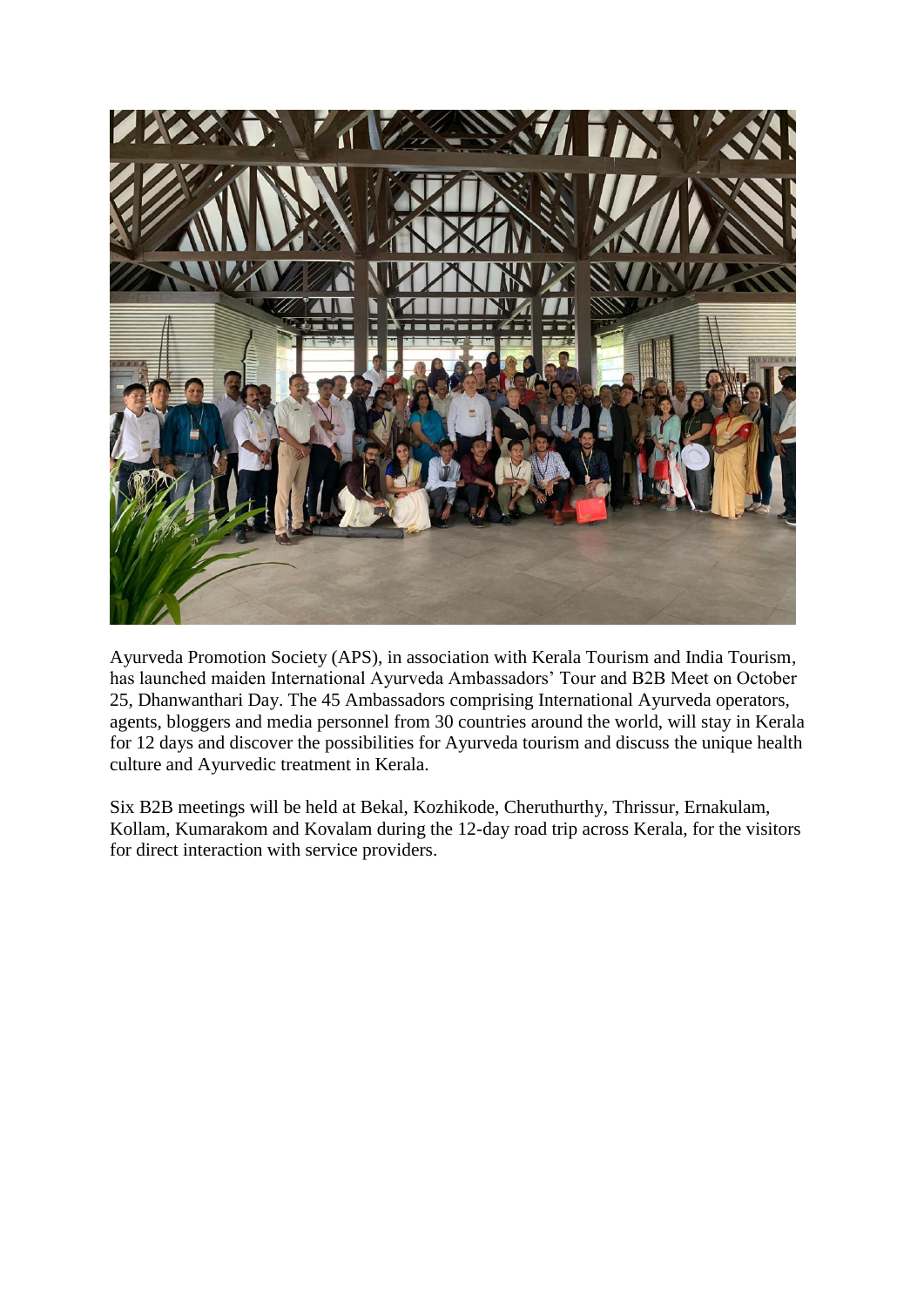

The 'Ambassadors of Kerala Ayruveda' from the non-English speaking countries will visit key Ayurveda properties and service providers during the 12-day trip across the state.